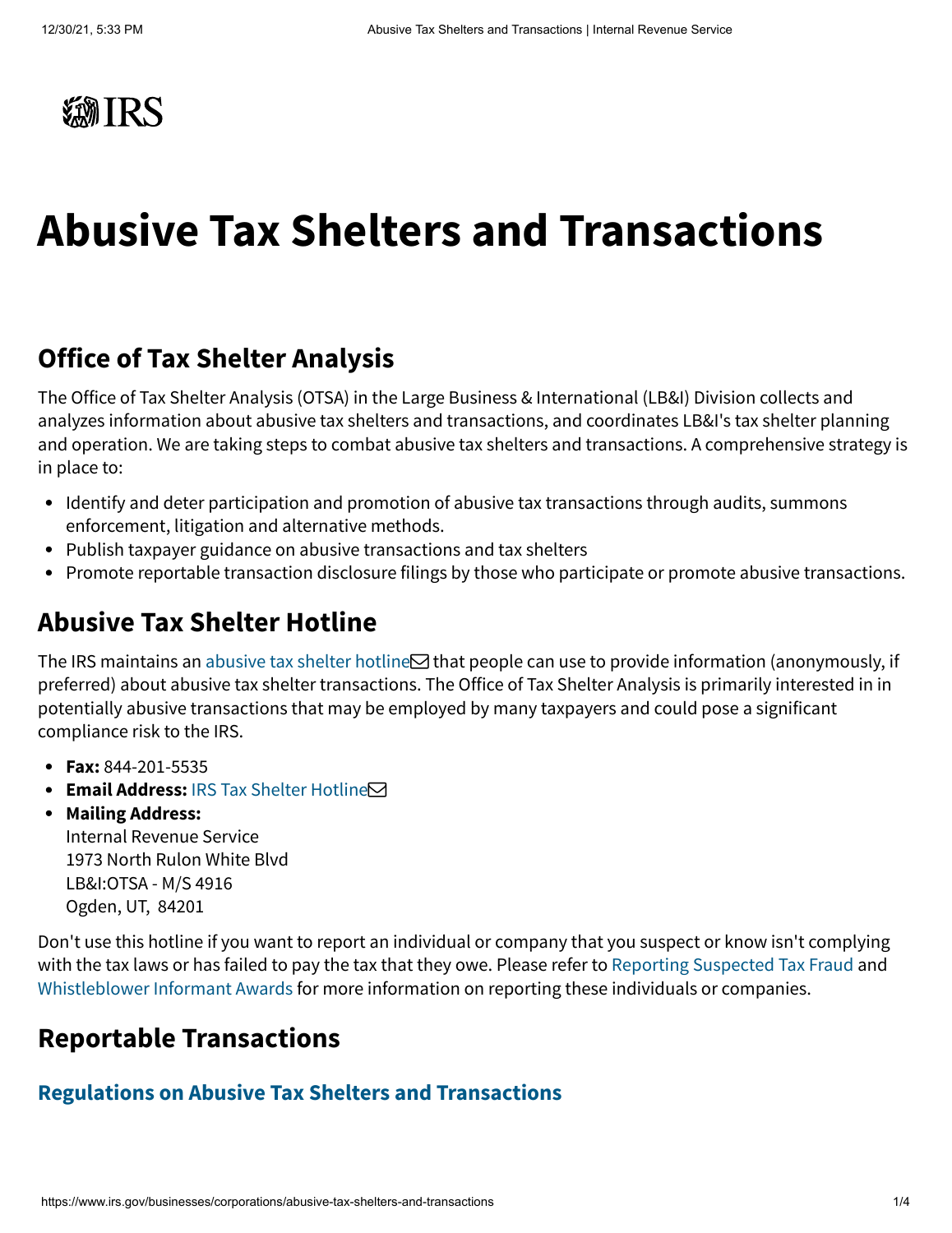Treasury regulations require that certain tax shelters and transactions be registered and that lists of investors be maintained by parties who organize or sell interests in the shelter(s). Investors in certain shelters and transactions are required to disclose their participation on their tax returns.

#### **Types of Reportable Transactions:**

- **[Listed Transactions](https://www.irs.gov/businesses/corporations/listed-transactions)** A transaction that is the same as or substantially similar to one of the types of transactions that the Internal Revenue Service (IRS) has determined to be a tax avoidance transaction and identified by notice, regulation, or other form of published guidance as a listed transaction.
- **Confidential** Transactions that are offered to a taxpayer under conditions of confidentiality and the taxpayer has paid a minimum advisor fee.
- **Contractual Protection** Transactions that are offered with the right to full or partial refund of fees if the IRS does not allow the tax benefit of the transaction.
- **[Loss Transactions](https://www.irs.gov/businesses/disclosure-of-loss-reportable-transactions)** Certain loses under IRC §165.
- **[Transactions of Interest \(TOI\)](https://www.irs.gov/businesses/corporations/transactions-of-interest)** Transactions that the IRS and the Treasury Department believe to have the potential for tax avoidance or evasion, but lack sufficient information to determine whether the transaction should be identified specifically as a tax avoidance transaction. The TOI category of reportable transactions applies to transactions entered on or after November 2, 2006.

## **Reportable Transaction Disclosure Statement**

If you're a business or individual who has participated in one or more of the above transactions, you may be required to file a [Form 8886.](https://www.irs.gov/forms-pubs/about-form-8886)

#### **Disclosure by Tax-Exempt Entity Regarding Prohibited Tax Shelter Transaction**

If you are a Tax-Exempt entity who has participated in a prohibited Tax Shelter Transaction defined below, you may be required to file a Form 8886-T.

- Listed Transactions
- Confidential Transactions
- Contractual Protection Transactions

## **Material Advisors**

A Material Advisor is defined as:

- Anyone who provides material aid, assistance, or advice with respect to organizing, promoting, selling, implementing, insuring, or carrying out any reportable transaction, and
- Directly or indirectly derives gross income in excess of the threshold amount (or such other amount as may be prescribed by the secretary) for such aid, assistance, or advice.
	- Threshold amounts:
		- Listed Transactions: \$10,000 for a natural person and \$25,000 for all other entities.
		- Non-Listed Transactions: \$50,000 for a natural person and \$250,000 for all other entities.

If you're a Material Advisor, you may be required to file the [Form 8918, Material Advisor Disclosure Statement.](https://www.irs.gov/forms-pubs/about-form-8918)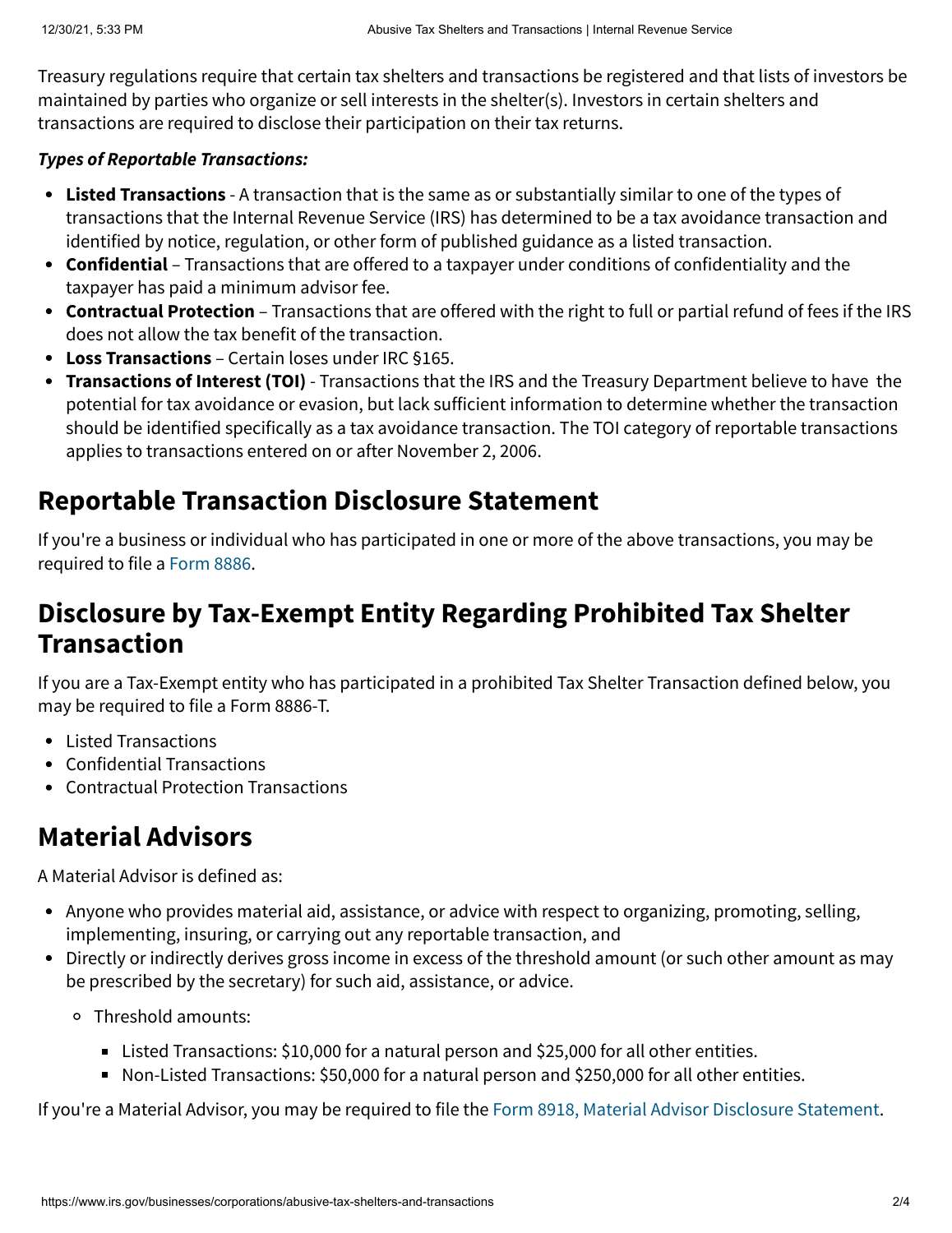- Generally, a Material Advisor must maintain a list identifying each entity or individual with respect to whom the advisor acted as a Material Advisor with respect to a reportable transaction.
- A Material Advisor is not required to keep a list if the entity or individual entered into a listed transaction or Transaction of Interest more than 6 years before the transaction was identified in published guidance as a listed transaction or Transaction of Interest.
- A separate list must be prepared and maintained for each transaction or group of substantially similar transactions. This list must be maintained for 7 years following the earlier of the date on which the Material Advisor last made a tax statement relating to the transaction, or the date the transaction was last entered into.
- [Form 13976, Itemized Statement Component of Advisee List \(April 2008\)](https://www.irs.gov/pub/irs-pdf/f13976.pdf) PDF, may be used by Material Advisors for the purpose of preparing and maintaining lists with respect to reportable transactions under § 6112 of the Internal Revenue Code. This form isn't required to be used under § 301.6112-1 of the Procedure and Administration Regulations, but is offered as an option for maintaining the transaction participants list.may be used by Material Advisors for the purpose of preparing and maintaining lists with respect to reportable transactions under § 6112 of the Internal Revenue Code. This form is not required to be used under § 301.6112-1 of the Procedure and Administration Regulations, but is offered as an option for maintaining the transaction participants list.
- [Revenue Procedure 2008-20](https://www.irs.gov/businesses/revenue-procedure-2008-20) provides guidance relating to the obligation of Material Advisors to prepare and  $\bullet$ maintain lists with respect to reportable transactions under § 6112 and provides that Material Advisors may use the Form 13976, "Itemized Statement Component of Advisee List" (or successor form) to maintain the itemized statement component of the list.
- You are not required to submit this list with the filing of the Form 8918; however, the IRS may make a written request for this information. If you receive this request you are required to fulfill the request within 20 business days or be subject to a penalty of \$10,000 for each day you are late in your response.

## **What's New:**

[Notice 2015-73](https://www.irs.gov/pub/irs-drop/n-15-73.pdf) **PDF** - Listing Notice - Basket Option Contracts. This notice describes certain transactions involving a contract that is denominated as an option referencing a basket of actively traded personal property. The Basket Option Contract attempts to defer income recognition and convert short-term capital gain and ordinary income to long-term capital gain using a contract denominated as an option contract. This notice was published in the Internal Revenue Bulletin on November 16, 2015. Previously listed under Notice 2015-47 which was revoked.

[Notice 2015-74](https://www.irs.gov/pub/irs-drop/n-15-74.pdf) **PDF** – Transaction of Interest - Basket Contracts. This notice describes certain transactions denominated as an option, notional principal contract, forward contract, or other derivative contract to receive a return based on the performance of a basket of referenced assets (the "reference basket"). The assets that comprise the reference basket may include (1) interests in entities that trade securities, commodities, foreign currency, or similar property ("hedge fund interests"), (2) securities, (3) commodities, (4) foreign currency, or (5) similar property (or positions in such property). The Basket Contracts attempt to defer income recognition and may attempt to convert short-term capital gain and ordinary income to long-term capital gain. This notice was published in the Internal Revenue Bulletin on November 16, 2015. Previously released in Notice 2015-48 which was revoked.

[Notice 2016-66](https://www.irs.gov/irb/2016-47_IRB) – Section 831(b) Micro-Captive Transactions. Micro-captive arrangements described in the Notice became a reportable transaction on November 1, 2016. This Notice identifies as a transaction of interest the micro-captive transaction where a taxpayer enters into a purported insurance contract with a captive insurance company ("Captive"), or a purported reinsurance contract with a Captive through an intermediary insurance